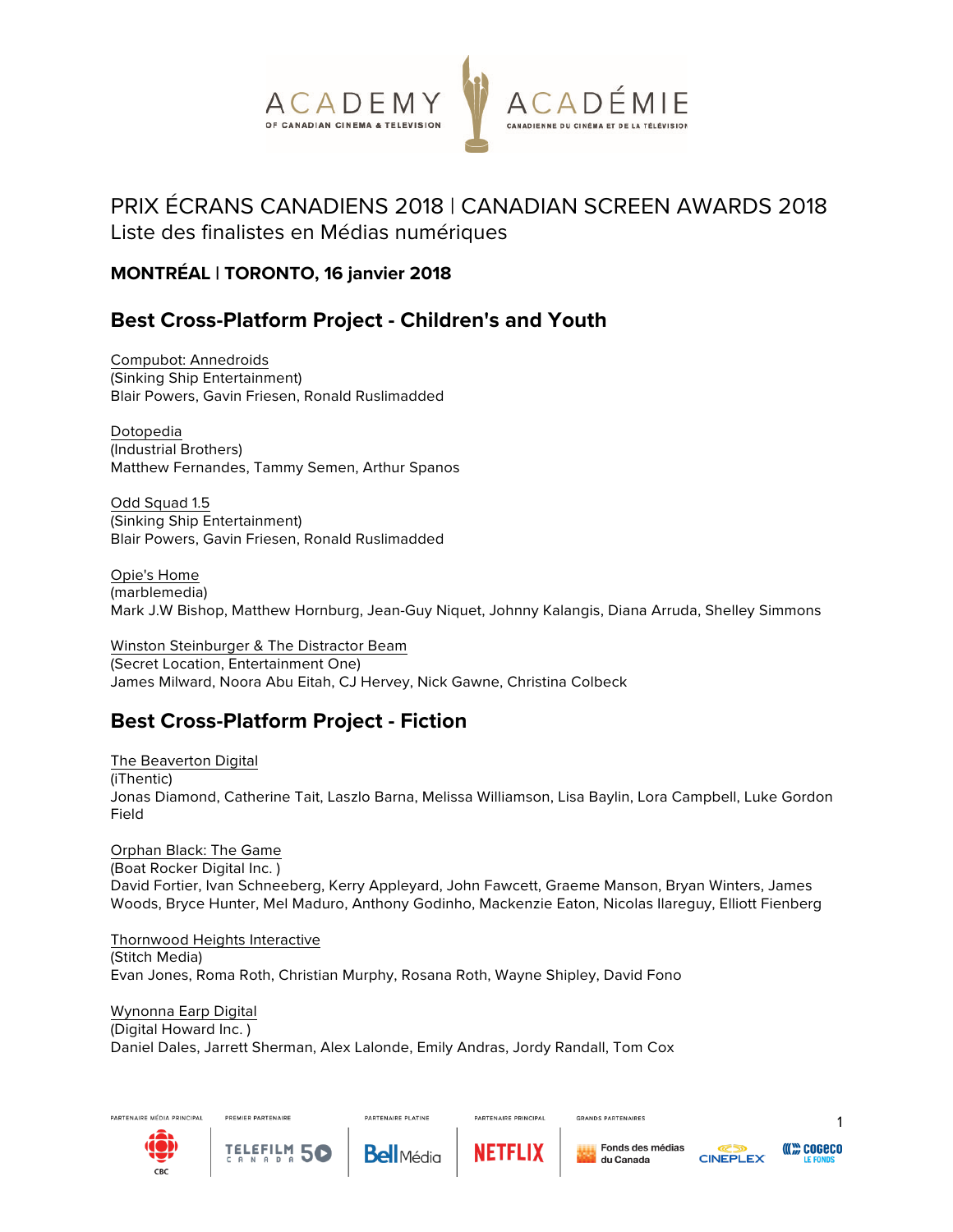

# **Best Cross-Platform Project - Non-Fiction**

Canada The Story of Us 360 (Secret Location, Bristow Global Media) Chris Bennett, James Milward, Noora Abu Eitah, Marty Flanagan, Marlo Miazga, Julie Bristow

Confucius Was A Foodie - Interactive Experience (Lofty Sky Entertainment Inc.) Jason Loftus, Theresa Kowall-Shipp, Michael Zaidan, Isabelle Bourduas, Ka Man Pun

Dive Deeper (SK Films) Alex Mifflin, Tyler Mifflin, Jon Corbiere, Tyler Sammy, Nick Counter, Andrei Vassiliev, Tully McWatters, Jonathan Barker

Home to Win Integrated Digital Strategy (Stitch Media) Evan Jones, Jennifer Abrams, Brooke King, Mike Sheerin, Stephan MacLeod, Jeffrey Flores, David Fono, Wayne Shipley, Sabina Mohammed, Aaron Bernstein

Sweat the City - STC (Secret Location, Touchpoint Films, Entertainment One) James Milward, Noora Abu Eitah, Kevin Saffer, Jason Legge, CJ Hervey

#### **Best Immersive Experience Supported by Gareth Seltzer**

Blasters of the Universe (Secret Location, Entertainment One) Josh Manricks, Pietro Gagliano, Ryan Andal, James Milward, Kathryn Rawson

Blind Vaysha - VR (National Film Board of Canada) Theodore Ushev, Marc Bertrand

Horizon (SESQUI Inc.) Joanne Loton, Andrea Stewart, Jennifer Scott

PREMIER PARTENAIRE

Miyubi (Felix & Paul Studios) Jeff Goldblum, P.J Byrne, Emily Bergl, Richard Riehle, Owen Vaccaro, Ted Sutherland, Tatum Kensington-Bailey, Lindsay Arnold, Noah Crawford, Félix Lajeunesse, Paul Raphaël, Owen Burke, Stéphane Rituit, Chris Bruss, Christian Heuer, Ryan Horrigan, Mathieu Dumont, Sean Dacanay, Sebastian Sylwan, Jean-Pascal Beaudoin

Through the Masks of Luzia (Felix & Paul Studios, Cirque du Soleil) François Blouin, Félix Lajeunesse, Paul Raphaël, Jean-Pascal Beaudoin

**PARTENAIRE PLATINE** 







PARTENAIRE PRINCIPAL



**GRANDS PARTENAIRES** 





**COGECO**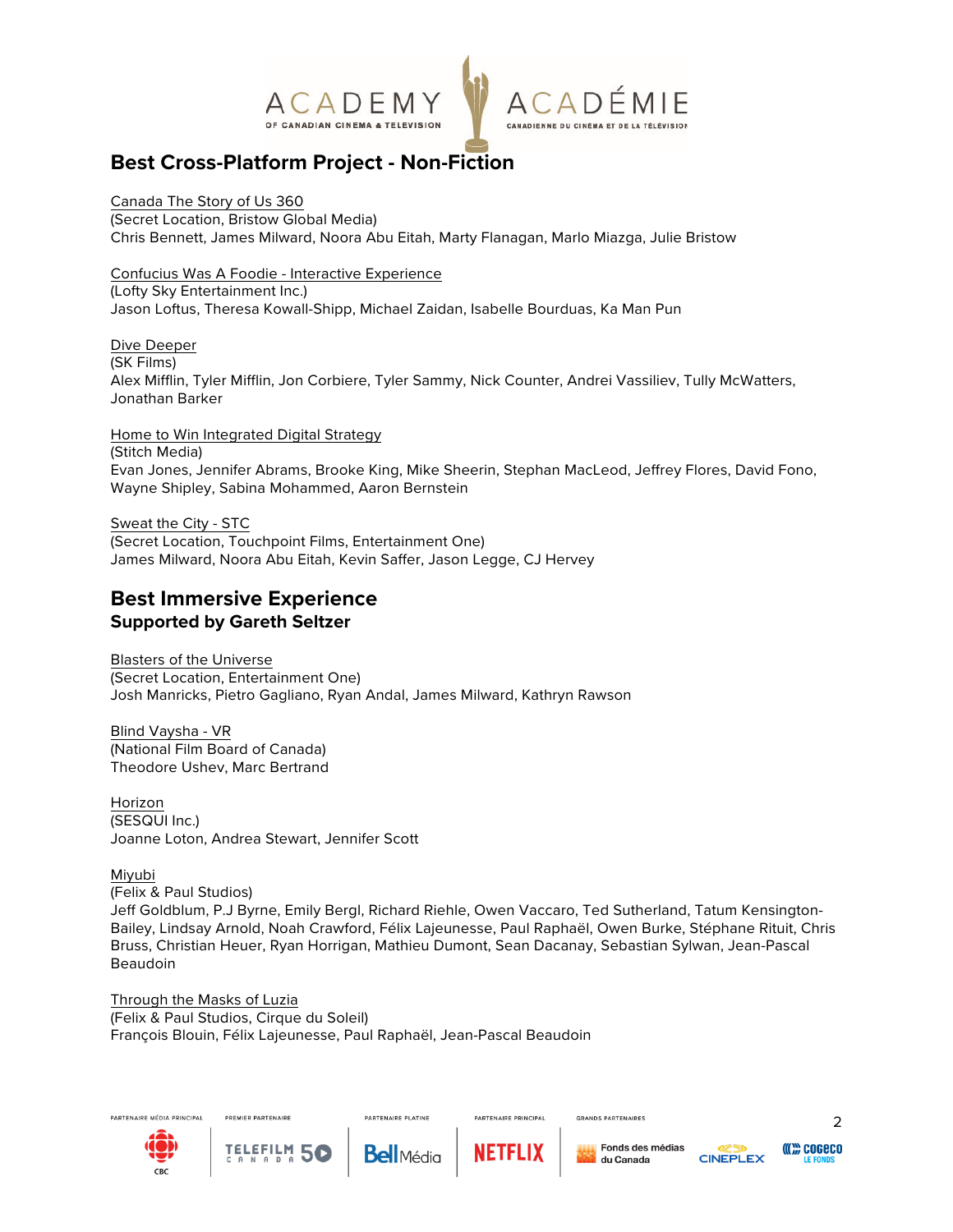

# **Best Original Interactive Production**

I Spy (With My 5 Eyes)

(Jam3) Pablo Vio, Carthew Neal, Heather Phenix, Justin Pemberton, Graham Budd, Aaron Morris, Greg Benedetto, Alina Kulesh, Mauri Vio, Erin Ray, Candy Lee, Jonathan Mckinnel

Shuyan Saga (Lofty Sky Entertainment Inc.) Jason Loftus

The Space We Hold (Cult Leader, National Film Board of Canada) Patricia Lee, Tiffany Hsiung, Christopher Kang, David Oppenheim

#### **Best Web Program or Series, Fiction Presented with the participation of the Independent Production Fund**

peopleWatching (Lapaire productions) Geoff Lapaire, Winston Rowntree

Played (Mira Studios) Jay Ferguson, Ben Rayner, Renaud Le Van Kim, Guillaume Lacroix

Rakhee Morzaria's Note to Self (Rakhee Morzaria) Rakhee Morzaria, Geoffrey Cork

Soggy Flakes (Foreshadow Films) Heath Affolter, Jon Affolter, Nathan Affolter, Thomas Affolter

Terrific Women (Aircraft Pictures) Andrew Rosen, Anthony Leo, John-Paul Nynkowski, Mars Horodyski, Sara Hennessey, Stephanie Kaliner

# **Best Web Program or Series, Non-Fiction**

Canuck & I (The Number) Geoffrey Tomlin-Hood, Karolinka Zuzalek, Jonas Woost, Blair Miller, Kim Guise

**PARTENAIRE PLATINE** 

Hungry Month of March (National Film Board of Canada, Rock Island Production) Rosemary House, Annette Clarke, Dana Dansereau, Nicholas Klassen





PREMIER PARTENAIRE



PARTENAIRE PRINCIPAL



**GRANDS PARTENAIRES** 



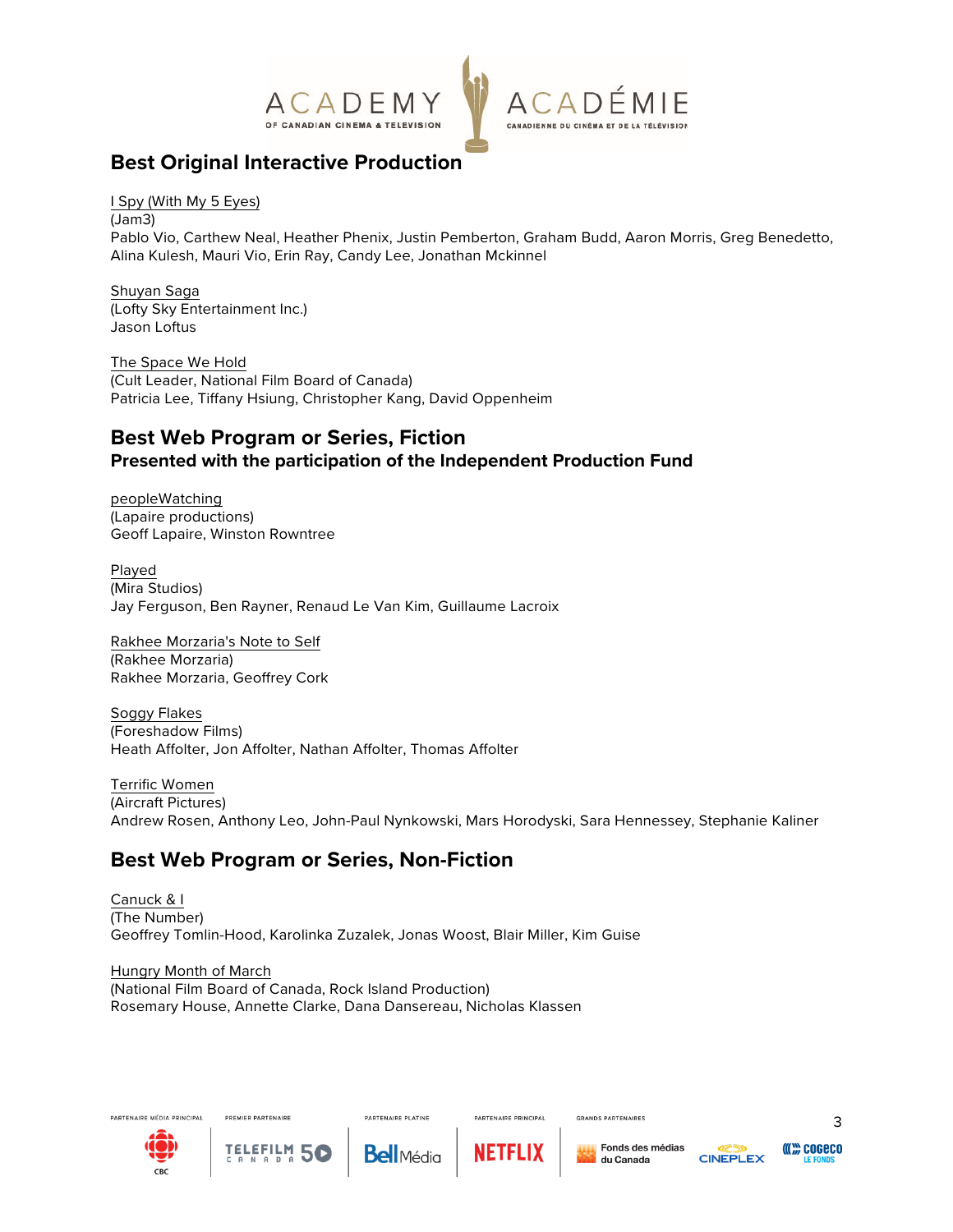

Reggie from the Road (Fifth Ground Entertainment) Reginald Grey

Secret Alberta: The Former Life of Amber Valley (TELUS) Blair Miller, Kim Guise, Jonas Woost, Ravinder Minhas, Mathew Embry, Laura O'Grady

Vice Canada Reports (Vice Studio Canada Inc.) Patrick McGuire, Michael Kronish, Shane Smith, Spike Jonze, Eddy Moretti, Suroosh Alvi, Michael Gruzuk, Daniel Morin, Tania Natscheff

# **Best Direction, Web Program or Series**

Horizon (SESQUI Inc.) Drew Lightfoot

The Neddeaus of Duqesne Island (Duqesne Island Productions, Inc.) Sam Zvibleman

Soggy Flakes (Foreshadow Films) Heath Affolter, Jon Affolter, Nathan Affolter, Thomas Affolter

Sour Toe: The Story of the Sorry Cannibal (Loud Roar Productions) Daniel Roher

That's My DJ (Night is Y) D.W. Waterson

# **Best Actor, Web Program or Series**

Android Employed (Artaban Productions) Ryan Cowie

Epic Studios (iThentic) Lloyd Ahlquist

The Neddeaus of Duqesne Island (Duqesne Island Productions, Inc.) Aaron Schroeder

PREMIER PARTENAIRE

TELEFILM 5

N A D F

Soggy Flakes (Foreshadow Films) Peter New





**PARTENAIRE PLATINE** 



PARTENAIRE PRINCIPAL

**GRANDS PARTENAIRES**